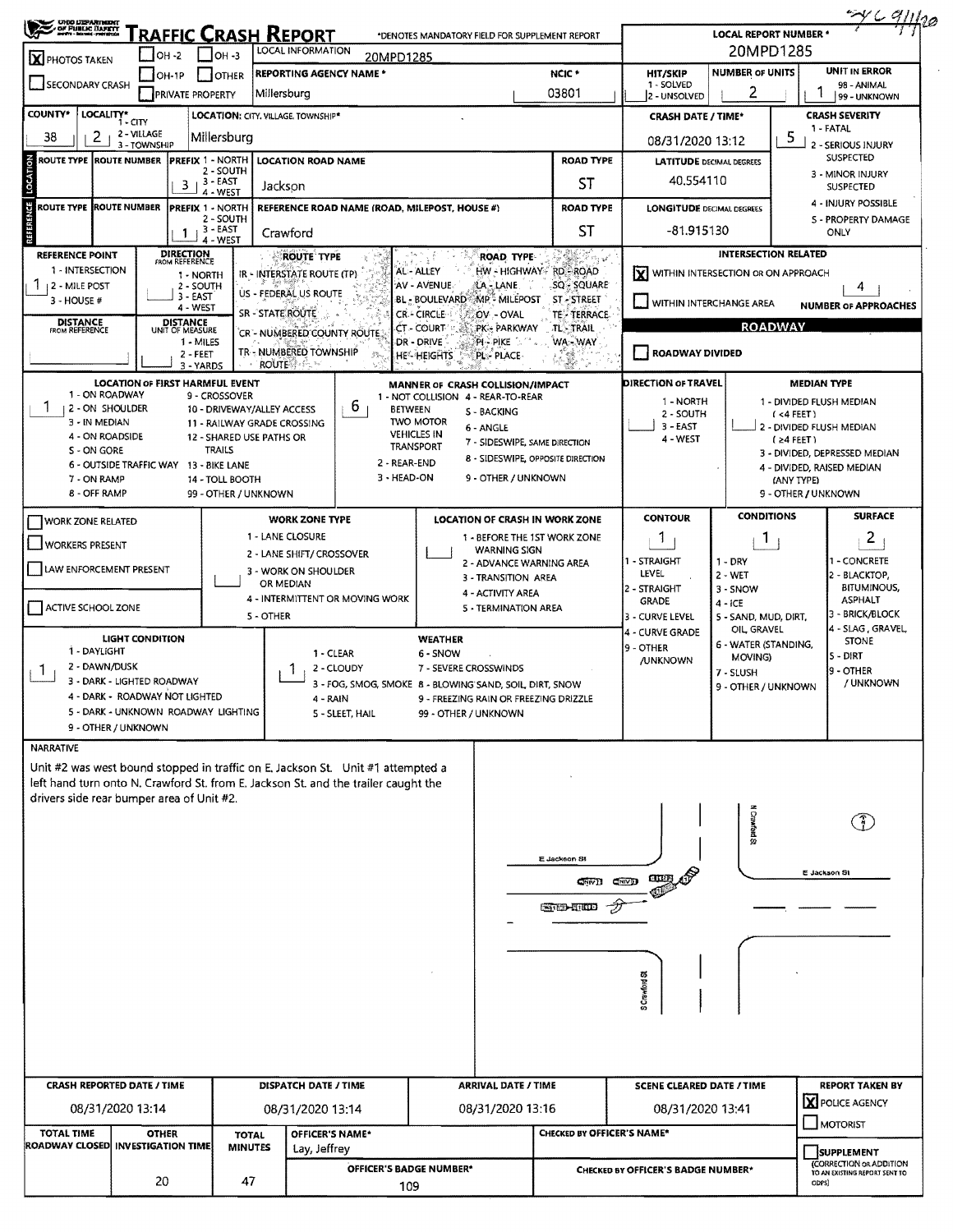|                                                                                                      |                                                                                                                   |                                                                        |                                                      |                                                    | <b>LOCAL REPORT NUMBER</b>      |                                               |                                                      |                                                      |                  |                                                                  |  |  |  |  |  |  |
|------------------------------------------------------------------------------------------------------|-------------------------------------------------------------------------------------------------------------------|------------------------------------------------------------------------|------------------------------------------------------|----------------------------------------------------|---------------------------------|-----------------------------------------------|------------------------------------------------------|------------------------------------------------------|------------------|------------------------------------------------------------------|--|--|--|--|--|--|
|                                                                                                      | <b>OHO DEPARTMENT</b><br>OF PUBLIC BAFETY                                                                         |                                                                        | 20MPD1285                                            |                                                    |                                 |                                               |                                                      |                                                      |                  |                                                                  |  |  |  |  |  |  |
| UNIT#                                                                                                | OWNER NAME: LAST, FIRST, MIDDLE (C) SAME AS DRIVERY                                                               |                                                                        |                                                      |                                                    |                                 |                                               | OWNER PHONE:INCLUDE AREA CODE (E) SAME AS DRIVER)    | DAMAGE                                               |                  |                                                                  |  |  |  |  |  |  |
|                                                                                                      | JOINER, JERRY , A                                                                                                 |                                                                        |                                                      |                                                    |                                 | 740-545-6226                                  |                                                      | <b>DAMAGE SCALE</b>                                  |                  |                                                                  |  |  |  |  |  |  |
|                                                                                                      | OWNER ADDRESS: STREET, CITY, STATE, ZIP ( C) SAME AS DRIVER)                                                      |                                                                        |                                                      |                                                    |                                 |                                               |                                                      | 1 - NONE                                             |                  | 3 - FUNCTIONAL DAMAGE                                            |  |  |  |  |  |  |
|                                                                                                      | 16220 STATE ROUTE 93, KIMBOLTON, OH, 43749                                                                        |                                                                        |                                                      |                                                    |                                 |                                               |                                                      | 2 - MINOR DAMAGE                                     |                  | 4 - DISABLING DAMAGE                                             |  |  |  |  |  |  |
|                                                                                                      | <b>COMMERCIAL CARRIER: NAME, ADDRESS, CITY, STATE, ZIP</b>                                                        |                                                                        |                                                      |                                                    |                                 |                                               | COMMERCIAL CARRIER PHONE: INCLUDE AREA CODE          | 9 - UNKNOWN<br><b>DAMAGED AREA(S)</b>                |                  |                                                                  |  |  |  |  |  |  |
|                                                                                                      |                                                                                                                   |                                                                        |                                                      |                                                    |                                 |                                               |                                                      | INDICATE ALL THAT APPLY                              |                  |                                                                  |  |  |  |  |  |  |
| OН                                                                                                   | LP STATE   LICENSE PLATE #<br>GOS5922                                                                             |                                                                        | <b>VEHICLE IDENTIFICATION #</b><br>1GT423C81CF111737 |                                                    |                                 | <b>VEHICLE YEAR</b><br>2012                   | <b>VEHICLE MAKE</b><br>GMC                           |                                                      |                  |                                                                  |  |  |  |  |  |  |
|                                                                                                      | INSURANCE INSURANCE COMPANY                                                                                       |                                                                        | <b>INSURANCE POLICY #</b>                            |                                                    |                                 | <b>COLOR</b>                                  | <b>VEHICLE MODEL</b>                                 |                                                      |                  |                                                                  |  |  |  |  |  |  |
| XIVERIFIED                                                                                           | <b>ALLSTATE</b>                                                                                                   |                                                                        | 826065013                                            |                                                    |                                 | WHI                                           | <b>OTHER/UNKNOWN</b>                                 |                                                      |                  |                                                                  |  |  |  |  |  |  |
| <b>TYPE OF USE</b><br>IN EMERGENCY                                                                   |                                                                                                                   |                                                                        |                                                      | US DOT #                                           |                                 | <b>TOWED BY: COMPANY NAME</b>                 |                                                      |                                                      |                  |                                                                  |  |  |  |  |  |  |
| COMMERCIAL                                                                                           | <b>GOVERNMENT</b>                                                                                                 | RESPONSE<br># OCCUPANTS                                                | <b>VEHICLE WEIGHT GVWR/GCWR</b>                      |                                                    |                                 | <b>HAZARDOUS MATERIAL</b>                     |                                                      |                                                      |                  |                                                                  |  |  |  |  |  |  |
| <b>INTERLOCK</b><br>DEVICE                                                                           | <b>HIT/SKIP UNIT</b>                                                                                              |                                                                        | $1 - s10K$ LBS.                                      | 2 - 10.001 - 26K LBS.                              |                                 | <b>MATERIAL</b><br><b>CLASS #</b><br>RELEASED | <b>PLACARD ID#</b>                                   |                                                      |                  |                                                                  |  |  |  |  |  |  |
| EQUIPPED                                                                                             |                                                                                                                   |                                                                        | 3 - > 26K LBS,                                       |                                                    |                                 | PLACARD                                       |                                                      |                                                      |                  | 12                                                               |  |  |  |  |  |  |
|                                                                                                      | 1 - PASSENGER CAR<br>2 - PASSENGER VAN                                                                            | 6 - VAN (9-15 SEATS)<br>7 - MOTORCYCLE 2-WHEELED                       | 12 - GOLF CART<br>13 - SNOWMOBILE                    | 18 - LIMO (LIVERY VEHICLE)                         |                                 | 19 - BUS (16+ PASSENGERS)                     | 23 - PEDESTRIAN/SKATER<br>24 - WHEELCHAIR (ANY TYPE) |                                                      |                  | 12                                                               |  |  |  |  |  |  |
| 4                                                                                                    | (MINIVAN)<br>UNIT TYPE 3 - SPORT UTILITY                                                                          | B - MOTORCYCLE 3-WHEELED                                               | 14 - SINGLE UNIT<br><b>TRUCK</b>                     | 20 - OTHER VEHICLE                                 |                                 |                                               | 25 - OTHER NON-MOTORIST                              |                                                      |                  |                                                                  |  |  |  |  |  |  |
|                                                                                                      | VEHICLE                                                                                                           | 9 - AUTOCYCLE<br>10 - MOPED OR MOTORIZED                               | 15 - SEMI-TRACTOR                                    | 21 - HEAVY EQUIPMENT                               |                                 | 22 - ANIMAL WITH RIDER OR                     | 26 - BICYCLE<br>27 - TRAIN                           |                                                      |                  |                                                                  |  |  |  |  |  |  |
|                                                                                                      | 4 - PICK UP<br>5 - CARGO VAN                                                                                      | <b>BICYCLE</b><br>11 - ALL TERRAIN VEHICLE                             | 16 - FARM EQUIPMENT<br>17 - MOTORHOME                |                                                    |                                 | ANIMAL-DRAWN VEHICLE                          | 99 - UNKNOWN OR HIT/SKIP                             |                                                      |                  |                                                                  |  |  |  |  |  |  |
|                                                                                                      | (ATV/UTV)<br># OF TRAILING UNITS                                                                                  |                                                                        |                                                      |                                                    |                                 |                                               |                                                      | 12                                                   |                  | 12                                                               |  |  |  |  |  |  |
|                                                                                                      | WAS VEHICLE OPERATING IN AUTONOMOUS                                                                               |                                                                        |                                                      |                                                    |                                 | 3 - CONDITIONAL AUTOMATION 9 - UNKNOWN        |                                                      |                                                      |                  |                                                                  |  |  |  |  |  |  |
|                                                                                                      | MODE WHEN CRASH OCCURRED?                                                                                         |                                                                        | 0 - NO AUTOMATION<br>0<br>1 - DRIVER ASSISTANCE      |                                                    |                                 | 4 - HIGH AUTOMATION                           |                                                      |                                                      |                  |                                                                  |  |  |  |  |  |  |
| 2                                                                                                    | 1 - YES 2 - NO 9 - OTHER / UNKNOWN AUTONOMOUS 2 - PARTIAL AUTOMATION 5 - FULL AUTOMATION                          |                                                                        |                                                      |                                                    |                                 |                                               |                                                      |                                                      |                  |                                                                  |  |  |  |  |  |  |
|                                                                                                      |                                                                                                                   |                                                                        | MODE LEVEL                                           |                                                    |                                 |                                               |                                                      |                                                      |                  |                                                                  |  |  |  |  |  |  |
| 1                                                                                                    | 1 - NONE<br>$2 - TAXI$                                                                                            | 6 - BUS - CHARTER/TOUR<br>7 - BUS - INTERCITY                          | $11 - FIRE$<br>12 - MILITARY                         |                                                    | <b>16 - FARM</b><br>17 - MOWING |                                               | 21 - MAIL CARRIER<br>99 - OTHER / UNKNOWN            |                                                      |                  |                                                                  |  |  |  |  |  |  |
| <b>SPECIAL</b>                                                                                       | 3 - ELECTRONIC RIDE<br><b>SHARING</b>                                                                             | <b>B-BUS-SHUTTLE</b>                                                   | 13 - POLICE                                          |                                                    |                                 | 18 - SNOW REMOVAL                             |                                                      |                                                      |                  | 6                                                                |  |  |  |  |  |  |
|                                                                                                      | <b>FUNCTION 4 - SCHOOL TRANSPORT</b>                                                                              | 9 - BUS - OTHER<br>10 - AMBULANCE                                      | 14 - PUBLIC UTILITY                                  | 15 - CONSTRUCTION EQUIP.                           | 19 - TOWING                     | 20 - SAFETY SERVICE                           |                                                      |                                                      |                  |                                                                  |  |  |  |  |  |  |
|                                                                                                      | S - BUS - TRANSIT/COMMUTER                                                                                        |                                                                        |                                                      |                                                    | PATROL                          |                                               |                                                      |                                                      | 12               | 12                                                               |  |  |  |  |  |  |
| 1                                                                                                    | 1 - NO CARGO BODY TYPE<br>4 - LOGGING<br>7 - GRAIN/CHIPS/GRAVEL<br>/ NOT APPLICABLE<br>S - INTERMODAL<br>8 - POLE |                                                                        |                                                      |                                                    |                                 | 11 - DUMP<br>12 - CONCRETE MIXER              | 99 - OTHER / UNKNOWN                                 |                                                      |                  |                                                                  |  |  |  |  |  |  |
| 2 - BUS<br>CARGO<br><b>CONTAINER CHASSIS</b><br>9 - CARGO TANK<br>3 - VEHICLE TOWING<br>6 - CARGOVAN |                                                                                                                   |                                                                        |                                                      |                                                    |                                 | 13 - AUTO TRANSPORTER                         |                                                      |                                                      |                  | ١Œ,<br>9 ILT<br>9<br>Е<br>-3<br>3                                |  |  |  |  |  |  |
| <b>BODY</b><br>10 - FLAT BED<br>ANOTHER MOTOR VEHICLE<br><b>ÆNCLOSED BOX</b><br><b>TYPE</b>          |                                                                                                                   |                                                                        |                                                      |                                                    |                                 | 14 - GARBAGE/REFUSE                           |                                                      |                                                      |                  |                                                                  |  |  |  |  |  |  |
|                                                                                                      | 1 - TURN SIGNALS                                                                                                  | 4 - BRAKES                                                             |                                                      | 7 - WORN OR SLICK TIRES                            |                                 | 9 - MOTOR TROUBLE                             | 99 - OTHER / UNKNOWN                                 |                                                      |                  |                                                                  |  |  |  |  |  |  |
| <b>VEHICLE</b>                                                                                       | 2 - HEAD LAMPS<br>3 - TAIL LAMPS                                                                                  | <b>S-STEERING</b><br><b>6 - TIRE BLOWOUT</b>                           | DEFECTIVE                                            | 8 - TRAILER EQUIPMENT                              |                                 | 10 - DISA8LED FROM PRIOR<br><b>ACCIDENT</b>   |                                                      |                                                      |                  |                                                                  |  |  |  |  |  |  |
| <b>DEFECTS</b>                                                                                       |                                                                                                                   |                                                                        |                                                      |                                                    |                                 |                                               |                                                      | X - NO DAMAGE [0]<br>J- UNDERCARRIAGE [ 14 ]         |                  |                                                                  |  |  |  |  |  |  |
|                                                                                                      | 1 - INTERSECTION -<br>MARKED CROSSWALK                                                                            | 4 - MIDBLOCK -<br>MARKED CROSSWALK                                     | <b>8 - SIDEWALK</b>                                  | 7 - SHOULDER/ROADSIDE                              |                                 | 10 - DRIVEWAY ACCESS<br>11 - SHARED USE PATHS | 99 - OTHER / UNKNOWN                                 | $\Box$ - TOP [ 13 ]<br>$\Box$ - ALL AREAS [ 15 ]     |                  |                                                                  |  |  |  |  |  |  |
| NON-<br>MOTORIST                                                                                     | 2 - INTERSECTION -<br>UNMARKED CROSSWALK                                                                          | 5 - TRAVEL LANE -<br>OTHER LOCATION                                    |                                                      | 9 - MEDIAN/CROSSING                                |                                 | <b>OR TRAILS</b><br>12 - FIRST RESPONDER      |                                                      | $\Box$ - UNIT NOT AT SCENE [ 16 ]                    |                  |                                                                  |  |  |  |  |  |  |
| LOCATION                                                                                             | 3 - INTERSECTION - OTHER                                                                                          | 6 - BICYCLE LANE                                                       | <b>ISLAND</b>                                        |                                                    |                                 | AT INCIDENT SCENE                             |                                                      |                                                      |                  |                                                                  |  |  |  |  |  |  |
|                                                                                                      | 1 - NON-CONTACT<br>2 - NON-COLLISION                                                                              | 1 - STRAIGHT AHEAD<br>2 - BACKING                                      | 9 - LEAVING TRAFFIC<br>LANE                          |                                                    |                                 | 15 - WALKING, RUNNING,<br>JOGGING, PLAYING    | 21 - STANDING OUTSIDE<br>DISABLED VEHICLE            | 0 - NO DAMAGE                                        |                  | <b>INITIAL POINT OF CONTACT</b><br>14 - UNDERCARRIAGE            |  |  |  |  |  |  |
| 3                                                                                                    | 6<br>3 - STRIKING                                                                                                 | 3 - CHANGING LANES<br>4 - OVERTAKING/PASSING                           | 10 - PARKED                                          | 11 - SLOWING OR STOPPED                            | 16 - WORKING                    | 17 - PUSHING VEHICLE                          | 99 - OTHER / UNKNOWN                                 | 7.<br>1-12 - REFER TO UNIT 15 - VEHICLE NOT AT SCENE |                  |                                                                  |  |  |  |  |  |  |
| <b>ACTION</b>                                                                                        | 4 - STRUCK                                                                                                        | PRE-CRASH 5 - MAKING RIGHT TURN<br><b>ACTIONS 6 - MAKING LEFT TURN</b> | IN TRAFFIC<br>12 - DRIVERLESS                        |                                                    |                                 | 1B - APPROACHING OR<br>LEAVING VEHICLE        |                                                      |                                                      | DIAGRAM          | 99 - UNKNOWN                                                     |  |  |  |  |  |  |
|                                                                                                      | <b>S - BOTH STRIKING</b><br>& STRUCK                                                                              | 7 - MAKING U-TURN                                                      |                                                      | 13 - NEGOTIATING A CURVE                           | 19 - STANDING                   |                                               |                                                      | $13 - TOP$                                           |                  |                                                                  |  |  |  |  |  |  |
|                                                                                                      | 9 - OTHER / UNKNOWN                                                                                               | <b>B-ENTERING TRAFFIC</b><br>LANE                                      |                                                      | 14 - ENTERING OR CROSSING<br>SPECIFIED LOCATION    |                                 | 20 - OTHER NON-MOTORIST                       |                                                      |                                                      |                  | TRAFFIC                                                          |  |  |  |  |  |  |
|                                                                                                      | 1 - NONE<br>2 - FAILURE TO YIELD                                                                                  | /ACDA                                                                  | 8 - FOLLOWING TOO CLOSE 13 - IMPROPER START FROM     | A PARKED POSITION                                  |                                 | 18 - OPERATING DEFECTIVE<br>EQUIPMENT         | 23 - OPENING DOOR INTO<br>ROADWAY                    | <b>TRAFFICWAY FLOW</b>                               |                  | <b>TRAFFIC CONTROL</b>                                           |  |  |  |  |  |  |
|                                                                                                      | 3 - RAN RED LIGHT                                                                                                 | 9 - IMPROPER LANE                                                      |                                                      | 14 - STOPPED OR PARKED                             |                                 | 19 - LOAD SHIFTING                            | 99 - OTHER IMPROPER                                  | 1 - ONE-WAY<br>2 - TWO-WAY                           |                  | 1 - ROUNDABOUT 4 - STOP SIGN<br>2 - SIGNAL<br>S - YIELD SIGN     |  |  |  |  |  |  |
| 6                                                                                                    | 4 - RAN STOP SIGN<br>S - UNSAFE SPEED                                                                             | CHANGE<br>10 - IMPROPER PASSING                                        | <b>ILLEGALLY</b>                                     | 15 - SWERVING TO AVOID                             |                                 | /FALUNG/SPILLING<br>20 - IMPROPER CROSSING    | <b>ACTION</b>                                        | 2                                                    | 6                | 3 FLASHER<br>6 - NO CONTROL                                      |  |  |  |  |  |  |
|                                                                                                      | CONTRIBUTING 6 - IMPROPER TURN<br><b>CIRCUMSTANCES 7 - LEFT OF CENTER</b>                                         | 11 - DROVE OFF ROAD<br>12 - IMPROPER BACKING                           | 16 - WRONG WAY                                       | 17 - VISION OBSTRUCTION                            |                                 | 21 - LYING IN ROADWAY<br>22 - NOT DISCERNIBLE |                                                      | # OF THROUGH LANES                                   |                  | <b>RAIL GRADE CROSSING</b>                                       |  |  |  |  |  |  |
|                                                                                                      |                                                                                                                   |                                                                        |                                                      |                                                    |                                 |                                               |                                                      | ON ROAD                                              |                  | 1 - NOT INVLOVED                                                 |  |  |  |  |  |  |
|                                                                                                      | <b>SEQUENCE OF EVENTS</b><br>1.1.1                                                                                |                                                                        |                                                      | <b>EVENTS</b>                                      |                                 |                                               |                                                      | $\overline{2}$                                       | 1                | 2 - INVOLVED-ACTIVE CROSSING<br>3 - INVOLVED-PASSIVE CROSSING    |  |  |  |  |  |  |
| 20                                                                                                   | 1 - OVERTURN/ROLLOVER 7 - SEPARATION OF UNITS<br>2 - FIRE/EXPLOSION                                               | 8 - RAN OFF ROAD RIGHT                                                 |                                                      | 12 - DOWNHILL RUNAWAY<br>13 - OTHER NON-COLLISION  |                                 | 19 - ANIMAL -OTHER<br>20 - MOTOR VEHICLE IN   | 23 - STRUCK BY FALLING,<br>SHIFTING CARGO OR         |                                                      |                  |                                                                  |  |  |  |  |  |  |
|                                                                                                      | 3 - IMMERSION<br>4 - JACKKNIFE                                                                                    | 9 - RAN OFF ROAD LEFT<br>10 - CROSS MEDIAN                             | 14 - PEDESTRIAN<br>15 - PEDALCYCLE                   |                                                    |                                 | <b>TRANSPORT</b><br>21 - PARKED MOTOR         | ANYTHING SET IN<br><b>MOTION BY A MOTOR</b>          |                                                      |                  | UNIT / NON-MOTORIST DIRECTION<br>1 - NORTH<br><b>S-NORTHEAST</b> |  |  |  |  |  |  |
| 2                                                                                                    | S - CARGO / EQUIPMENT                                                                                             | 11 - CROSS CENTERLINE -                                                | 16 - RAILWAY VEHICLE                                 |                                                    | <b>VEHICLE</b>                  |                                               | VEHICLE<br>24 - OTHER MOVABLE                        |                                                      |                  | 2 - SOUTH<br><b>6 - NORTHWEST</b>                                |  |  |  |  |  |  |
| З                                                                                                    | LOSS OR SHIFT<br><b>6 - EQUIPMENT FAILURE</b>                                                                     | <b>OPPOSITE DIRECTION</b><br>OF TRAVEL                                 | 17 - ANIMAL - FARM<br>18 - ANIMAL - DEER             |                                                    | 22 - WORK ZONE                  | MAINTENANCE                                   | OBJECT                                               | <b>FROM</b><br>TO                                    |                  | $3 - EAST$<br>7 - SOUTHEAST<br>4 - WEST<br><b>B-SOUTHWEST</b>    |  |  |  |  |  |  |
|                                                                                                      |                                                                                                                   |                                                                        | COLLISION WITH FIXED OBJECT - STRUCK                 |                                                    |                                 | <b>EQUIPMENT</b>                              | <b>All all America</b>                               |                                                      |                  | 9 - OTHER / UNKNOWN                                              |  |  |  |  |  |  |
|                                                                                                      | 25 - IMPACT ATTENUATOR<br>/ CRASH CUSHION                                                                         | 31 - GUARDRAIL END<br>32 - PORTABLE BARRIER                            |                                                      | 38 - OVERHEAD SIGN POST<br>39 - LIGHT / LUMINARIES | 46 - FENCE                      | 45 - EMBANKMENT                               | 52 - BUILDING<br>53 TUNNEL                           | <b>UNIT SPEED</b>                                    |                  | <b>DETECTED SPEED</b>                                            |  |  |  |  |  |  |
|                                                                                                      | 26 - BRIDGE OVERHEAD<br>STRUCTURE                                                                                 | 33 - MEDIAN CABLE BARRIER<br>34 - MEDIAN GUARDRAIL                     | <b>SUPPORT</b><br>40 - UTILITY POLE                  |                                                    | 47 - MAILBOX<br>48 - TREE       |                                               | 54 - OTHER FIXED<br>OBJECT                           |                                                      |                  |                                                                  |  |  |  |  |  |  |
|                                                                                                      | 27 - BRIDGE PIER OR<br>ABUTMENT                                                                                   | BARRIER<br>35 - MEDIAN CONCRETE                                        | OR SUPPORT                                           | 41 - OTHER POST, POLE                              | 50 - WORK ZONE                  | 49 - FIRE HYDRANT                             | 99 - OTHER / UNKNOWN                                 | 5<br>1 - STATED / ESTIMATED SPEED                    |                  |                                                                  |  |  |  |  |  |  |
|                                                                                                      | 28 - BRIDGE PARAPET<br>29 - BRIDGE RAIL                                                                           | <b>BARRIER</b><br>36 - MEDIAN OTHER BARRIER                            | 42 - CULVERT<br>43 - CLIRB                           |                                                    |                                 | MAINTENANCE<br><b>EQUIPMENT</b>               |                                                      | 2 - CALCULATED / EDR<br>POSTED SPEED                 |                  |                                                                  |  |  |  |  |  |  |
|                                                                                                      | 30 - GUARDRAIL FACE                                                                                               | 37 - TRAFFIC SIGN POST                                                 | 44 - DITCH                                           |                                                    | S1 - WALL                       |                                               |                                                      |                                                      | 3 - UNDETERMINED |                                                                  |  |  |  |  |  |  |
|                                                                                                      | FIRST HARMFUL EVENT                                                                                               |                                                                        | <b>MOST HARMFUL EVENT</b>                            |                                                    |                                 |                                               |                                                      | 25                                                   |                  |                                                                  |  |  |  |  |  |  |
|                                                                                                      |                                                                                                                   |                                                                        |                                                      |                                                    |                                 |                                               |                                                      |                                                      |                  |                                                                  |  |  |  |  |  |  |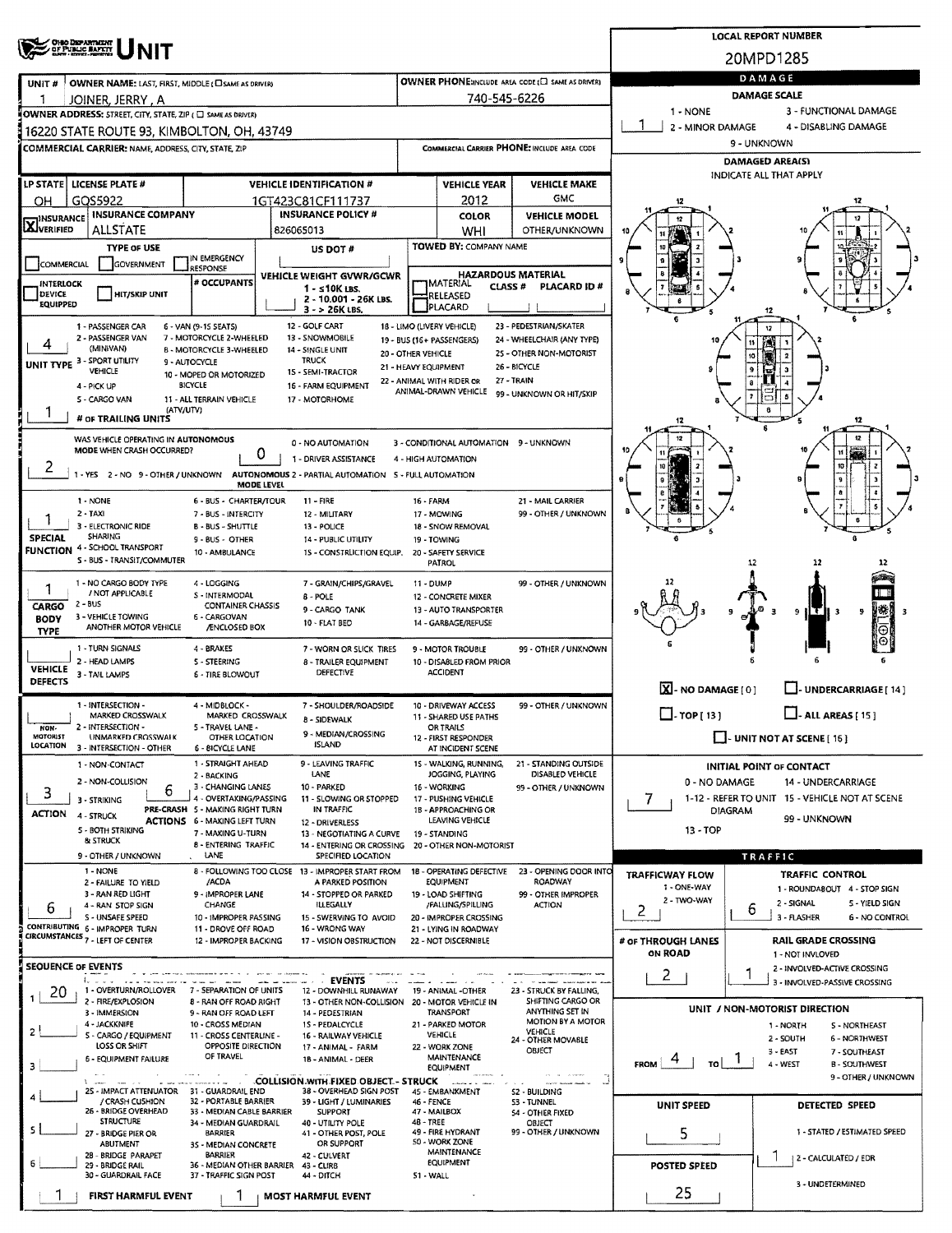|                                                                                                      | <b>ONO DEPARTMENT</b><br>OF PUBLIC SAFETY                                                                  |                                                                        | <b>LOCAL REPORT NUMBER</b> |                                                                         |                                                                       |                                               |                                                    |                                                     |                      |                                                                 |  |  |  |  |  |  |
|------------------------------------------------------------------------------------------------------|------------------------------------------------------------------------------------------------------------|------------------------------------------------------------------------|----------------------------|-------------------------------------------------------------------------|-----------------------------------------------------------------------|-----------------------------------------------|----------------------------------------------------|-----------------------------------------------------|----------------------|-----------------------------------------------------------------|--|--|--|--|--|--|
|                                                                                                      |                                                                                                            |                                                                        | 20MPD1285                  |                                                                         |                                                                       |                                               |                                                    |                                                     |                      |                                                                 |  |  |  |  |  |  |
| UNIT#                                                                                                | OWNER NAME: LAST, FIRST, MIDDLE (CI SAME AS DRIVER)                                                        |                                                                        |                            |                                                                         |                                                                       |                                               | OWNER PHONE: INCLUDE AREA CODE (E) SAME AS DRIVERS | DAMAGE                                              |                      |                                                                 |  |  |  |  |  |  |
| 2                                                                                                    | HILLER, DANIEL, L                                                                                          |                                                                        |                            |                                                                         |                                                                       | 330-231-7958                                  |                                                    | DAMAGE SCALE<br>3 - FUNCTIONAL DAMAGE<br>1 - NONE   |                      |                                                                 |  |  |  |  |  |  |
|                                                                                                      | OWNER ADDRESS: STREET, CITY, STATE, ZIP ( C) SAME AS DRIVER)                                               |                                                                        |                            |                                                                         |                                                                       |                                               |                                                    | 2<br>2 - MINOR DAMAGE                               |                      | 4 - DISABLING DAMAGE                                            |  |  |  |  |  |  |
|                                                                                                      | I 114 W MILLERSBURG ST, NASHVILLE, OH, 44661<br><b>COMMERCIAL CARRIER: NAME, ADDRESS, CITY, STATE, ZIP</b> |                                                                        |                            |                                                                         |                                                                       |                                               | COMMERCIAL CARRIER PHONE: INCLUDE AREA CODE        | 9 - UNKNOWN                                         |                      |                                                                 |  |  |  |  |  |  |
|                                                                                                      |                                                                                                            |                                                                        |                            |                                                                         |                                                                       |                                               |                                                    | <b>DAMAGED AREA(S)</b>                              |                      |                                                                 |  |  |  |  |  |  |
|                                                                                                      | LP STATE LICENSE PLATE #                                                                                   |                                                                        |                            | <b>VEHICLE IDENTIFICATION #</b>                                         |                                                                       | <b>VEHICLE YEAR</b>                           | <b>VEHICLE MAKE</b>                                | INDICATE ALL THAT APPLY                             |                      |                                                                 |  |  |  |  |  |  |
| OН                                                                                                   | MX634FD                                                                                                    |                                                                        | 1C6RR7KT0ES194394          |                                                                         | 2014                                                                  | <b>DODGE</b>                                  |                                                    |                                                     |                      |                                                                 |  |  |  |  |  |  |
| <b>IINSURANCE</b><br><b>LX</b> JVERIFIED                                                             | <b>INSURANCE COMPANY</b>                                                                                   |                                                                        |                            | <b>INSURANCE POLICY #</b><br>K332747                                    |                                                                       | <b>COLOR</b>                                  | <b>VEHICLE MODEL</b>                               |                                                     |                      |                                                                 |  |  |  |  |  |  |
|                                                                                                      | <b>SAFECO</b><br>TYPE OF USE                                                                               |                                                                        |                            | US DOT #                                                                |                                                                       | SIL<br>TOWED BY: COMPANY NAME                 | RAM                                                |                                                     |                      |                                                                 |  |  |  |  |  |  |
| COMMERCIAL                                                                                           | GOVERNMENT                                                                                                 | IN EMERGENCY<br>RESPONSE                                               |                            |                                                                         |                                                                       |                                               |                                                    |                                                     |                      |                                                                 |  |  |  |  |  |  |
| INTERLOCK                                                                                            |                                                                                                            | # OCCUPANTS                                                            |                            | VEHICLE WEIGHT GVWR/GCWR<br>$1 - 510K$ LBS.                             |                                                                       | <b>IMATERIAL</b><br>CLASS #                   | <b>HAZARDOUS MATERIAL</b><br>PLACARD ID#           |                                                     |                      |                                                                 |  |  |  |  |  |  |
| DEVICE<br><b>EQUIPPED</b>                                                                            | <b>HIT/SKIP UNIT</b>                                                                                       |                                                                        |                            | 2 - 10.001 - 26K LBS.                                                   |                                                                       | RELEASED<br><b>PLACARD</b>                    |                                                    |                                                     |                      |                                                                 |  |  |  |  |  |  |
|                                                                                                      | 1 - PASSENGER CAR                                                                                          | 6 - VAN (9-1S SEATS)                                                   |                            | $3 - 26K$ LBS.<br>12 - GOLF CART                                        |                                                                       | 18 - LIMO (LIVERY VEHICLE)                    | 23 - PEDESTRIAN/SKATER                             |                                                     |                      | 12                                                              |  |  |  |  |  |  |
| 4                                                                                                    | 2 - PASSENGER VAN<br>(MINIVAN)                                                                             | 7 - MOTORCYCLE 2-WHEELED                                               |                            | 13 - SNOWMOBILE                                                         |                                                                       | 19 - BUS (16+ PASSENGERS)                     | 24 - WHEELCHAIR (ANY TYPE)                         |                                                     |                      |                                                                 |  |  |  |  |  |  |
|                                                                                                      | UNIT TYPE 3 - SPORT UTILITY                                                                                | 8 - MOTORCYCLE 3-WHEELED<br>9 - AUTOCYCLE                              |                            | 14 - SINGLE UNIT<br><b>TRUCK</b>                                        | 20 - OTHER VEHICLE                                                    | 21 - HEAVY EQUIPMENT                          | 25 - OTHER NON-MOTORIST<br>26 - BICYCLE            |                                                     | 10                   |                                                                 |  |  |  |  |  |  |
|                                                                                                      | VEHICLE<br>4 - PICK UP                                                                                     | 10 - MOPED OR MOTORIZED<br><b>BICYCLE</b>                              |                            | 15 - SEMI-TRACTOR<br>16 - FARM EQUIPMENT                                |                                                                       | 22 - ANIMAL WITH RIDER OR                     | 27 - TRAIN                                         |                                                     |                      |                                                                 |  |  |  |  |  |  |
|                                                                                                      | S - CARGO VAN                                                                                              | 11 - ALL TERRAIN VEHICLE                                               |                            | 17 - MOTORHOME                                                          |                                                                       | ANIMAL-DRAWN VEHICLE                          | 99 - UNKNOWN OR HIT/SKIP                           |                                                     |                      |                                                                 |  |  |  |  |  |  |
|                                                                                                      | (ATV/UTV)<br># OF TRAILING UNITS                                                                           |                                                                        |                            |                                                                         |                                                                       |                                               |                                                    | 12                                                  |                      |                                                                 |  |  |  |  |  |  |
|                                                                                                      | WAS VEHICLE OPERATING IN AUTONOMOUS                                                                        |                                                                        |                            | 0 - NO AUTOMATION                                                       |                                                                       | 3 - CONDITIONAL AUTOMATION 9 - UNKNOWN        |                                                    |                                                     |                      |                                                                 |  |  |  |  |  |  |
| 2                                                                                                    | MODE WHEN CRASH OCCURRED?                                                                                  |                                                                        | 0                          | 1 - DRIVER ASSISTANCE                                                   |                                                                       | 4 - HIGH AUTOMATION                           |                                                    |                                                     |                      |                                                                 |  |  |  |  |  |  |
|                                                                                                      | 1 - YES 2 - NO 9 - OTHER / UNKNOWN                                                                         |                                                                        | <b>MODE LEVEL</b>          | AUTONOMOUS 2 - PARTIAL AUTOMATION 5 - FULL AUTOMATION                   |                                                                       |                                               |                                                    |                                                     |                      |                                                                 |  |  |  |  |  |  |
|                                                                                                      | 1 - NONE                                                                                                   | 6 - BUS - CHARTER/TOUR                                                 |                            | $11 - FIRE$                                                             | <b>16 - FARM</b>                                                      |                                               | 21 - MAIL CARRIER                                  |                                                     |                      |                                                                 |  |  |  |  |  |  |
|                                                                                                      | 2 - TAXI<br>3 - ELECTRONIC RIDE                                                                            | 7 - BUS - INTERCITY<br>8 - BUS - SHUTTLE                               |                            | 12 - MILITARY<br>13 - POLICE                                            |                                                                       | 17 - MOWING<br>18 - SNOW REMOVAL              | 99 - OTHER / UNKNOWN                               |                                                     |                      |                                                                 |  |  |  |  |  |  |
| <b>SPECIAL</b>                                                                                       | <b>SHARING</b>                                                                                             | 9 - BUS - OTHER                                                        |                            | 14 - PUBLIC UTILITY                                                     |                                                                       | 19 - TOWING                                   |                                                    |                                                     |                      |                                                                 |  |  |  |  |  |  |
|                                                                                                      | FUNCTION 4 - SCHOOL TRANSPORT<br>5 - BUS - TRANSIT/COMMUTER                                                | 10 - AMBULANCE                                                         |                            | 15 - CONSTRUCTION EQUIP.                                                |                                                                       | 20 - SAFETY SERVICE<br>PATROL                 |                                                    |                                                     | 12                   |                                                                 |  |  |  |  |  |  |
| 1 - NO CARGO BODY TYPE<br>4 - LOGGING<br>7 - GRAIN/CHIPS/GRAVEL                                      |                                                                                                            |                                                                        |                            |                                                                         |                                                                       | 11 - DUMP                                     | 99 - OTHER / UNKNOWN                               |                                                     |                      |                                                                 |  |  |  |  |  |  |
| / NOT APPLICABLE<br>5 - INTERMODAL<br>8 - POLE<br>$2 - BUS$<br><b>CONTAINER CHASSIS</b>              |                                                                                                            |                                                                        |                            |                                                                         |                                                                       | 12 - CONCRETE MIXER                           |                                                    |                                                     |                      |                                                                 |  |  |  |  |  |  |
| CARGO<br>9 - CARGO TANK<br>3 - VEHICLE TOWING<br>6 - CARGOVAN<br><b>BODY</b><br><b>10 - FLAT BED</b> |                                                                                                            |                                                                        |                            |                                                                         |                                                                       | 13 - AUTO TRANSPORTER<br>14 - GARBAGE/REFUSE  |                                                    |                                                     |                      | ₩<br>9<br>9                                                     |  |  |  |  |  |  |
| ANOTHER MOTOR VEHICLE<br>/ENCLOSED BOX<br><b>TYPE</b>                                                |                                                                                                            |                                                                        |                            |                                                                         |                                                                       |                                               |                                                    |                                                     |                      |                                                                 |  |  |  |  |  |  |
|                                                                                                      | 1 - TURN SIGNALS<br>2 - HEAD LAMPS                                                                         | 4 - BRAKES<br>S - STEERING                                             |                            | 7 - WORN OR SLICK TIRES<br>8 - TRAILER EQUIPMENT                        | 9 - MOTOR TROUBLE<br>99 - OTHER / UNKNOWN<br>10 - DISABLED FROM PRIOR |                                               |                                                    |                                                     |                      |                                                                 |  |  |  |  |  |  |
| <b>VEHICLE</b><br><b>DEFECTS</b>                                                                     | 3 - TAIL LAMPS                                                                                             | <b>6 - TIRE BLOWOUT</b>                                                |                            | DEFECTIVE                                                               |                                                                       | <b>ACCIDENT</b>                               |                                                    |                                                     |                      | U-UNDERCARRIAGE [14]                                            |  |  |  |  |  |  |
|                                                                                                      | 1 - INTERSECTION -                                                                                         | 4 - MIDBLOCK -                                                         |                            | 7 - SHOULDER/ROADSIDE                                                   |                                                                       | 10 - DRIVEWAY ACCESS                          | 99 - OTHER / UNKNOWN                               | $\Box$ - NO DAMAGE [ 0 ]                            |                      |                                                                 |  |  |  |  |  |  |
|                                                                                                      | MARKED CROSSWALK<br>non-motorist 2 - INTERSECTION -                                                        | MARKED CROSSWALK<br>5 - TRAVEL LANE -                                  |                            | 8 - SIDEWALK                                                            |                                                                       | 11 - SHARED USE PATHS<br>OR TRAILS            |                                                    | $\Box$ TOP [13]<br>$\Box$ - ALL AREAS [ 15 ]        |                      |                                                                 |  |  |  |  |  |  |
| LOCATION                                                                                             | UNMARKED CROSSWALK<br>AT IMPACT 3 - INTERSECTION - OTHER                                                   | OTHER LOCATION                                                         |                            | 9 - MEDIAN/CROSSING<br><b>ISLAND</b>                                    |                                                                       | 12 - FIRST RESPONDER                          |                                                    | $\Box$ - UNIT NOT AT SCENE [ 16 ]                   |                      |                                                                 |  |  |  |  |  |  |
|                                                                                                      | 1 - NON-CONTACT                                                                                            | <b>6 - BICYCLE LANE</b><br>1 - STRAIGHT AHEAD                          |                            | 9 - LEAVING TRAFFIC                                                     |                                                                       | AT INCIDENT SCENE<br>15 - WALKING, RUNNING,   | 21 - STANDING OUTSIDE                              | <b>INITIAL POINT OF CONTACT</b>                     |                      |                                                                 |  |  |  |  |  |  |
|                                                                                                      | 2 - NON-COLLISION                                                                                          | 2 - BACKING<br>3 - CHANGING LANES                                      |                            | LANE<br>10 - PARKED                                                     |                                                                       | JOGGING, PLAYING<br>16 - WORKING              | DISABLED VEHICLE<br>99 - OTHER / UNKNOWN           | 0 - NO DAMAGE<br>14 - UNDERCARRIAGE                 |                      |                                                                 |  |  |  |  |  |  |
| 4                                                                                                    | 11<br>3 - STRIKING                                                                                         | 4 - OVERTAKING/PASSING                                                 |                            | 11 - SLOWING OR STOPPED                                                 |                                                                       | 17 - PUSHING VEHICLE                          |                                                    | 7<br>1-12 - REFER TO UNIT 15 - VEHICLE NOT AT SCENE |                      |                                                                 |  |  |  |  |  |  |
| <b>ACTION</b>                                                                                        | 4 - STRUCK                                                                                                 | PRE-CRASH 5 - MAKING RIGHT TURN<br><b>ACTIONS 6 - MAKING LEFT TURN</b> |                            | IN TRAFFIC<br>12 - DRIVERLESS                                           |                                                                       | 18 - APPROACHING OR<br>LEAVING VEHICLE        |                                                    | <b>DIAGRAM</b><br>99 - UNKNOWN                      |                      |                                                                 |  |  |  |  |  |  |
|                                                                                                      | S - BOTH STRIKING<br>& STRUCK                                                                              | 7 - MAKING U-TURN<br><b>8 - ENTERING TRAFFIC</b>                       |                            | 13 - NEGOTIATING A CURVE<br>14 - ENTERING OR CROSSING                   |                                                                       | 19 - STANDING<br>20 - OTHER NON-MOTORIST      |                                                    | 13 - TOP                                            |                      |                                                                 |  |  |  |  |  |  |
|                                                                                                      | 9 - OTHER / UNKNOWN                                                                                        | LANE                                                                   |                            | SPECIFIED LOCATION                                                      |                                                                       |                                               |                                                    |                                                     |                      | <b>TRAFFIC</b>                                                  |  |  |  |  |  |  |
|                                                                                                      | 1 - NONE<br>2 - FAILURE TO YIELD                                                                           | /ACDA                                                                  |                            | 8 - FOLLOWING TOO CLOSE 13 - IMPROPER START FROM<br>A PARKED POSITION   |                                                                       | 18 - OPERATING DEFECTIVE<br><b>EQUIPMENT</b>  | 23 - OPENING DOOR INTO<br>ROADWAY                  | <b>TRAFFICWAY FLOW</b><br>1 - ONE-WAY               |                      | TRAFFIC CONTROL                                                 |  |  |  |  |  |  |
|                                                                                                      | 3 - RAN RED LIGHT<br>4 - RAN STOP SIGN                                                                     | 9 - IMPROPER LANE<br><b>CHANGE</b>                                     |                            | 14 - STOPPED OR PARKED<br>ILLEGALLY                                     |                                                                       | 19 - LOAD SHIFTING<br>/FALLING/SPILLING       | 99 - OTHER IMPROPER<br><b>ACTION</b>               | 2 - TWO-WAY                                         |                      | 1 - ROUNDABOUT 4 - STOP SIGN<br>2 - SIGNAL<br>S - YIELD SIGN    |  |  |  |  |  |  |
|                                                                                                      | 5 - UNSAFE SPEED<br>CONTRIBUTING 6 - IMPROPER TURN                                                         | 10 - IMPROPER PASSING                                                  |                            | 15 - SWERVING TO AVOID                                                  |                                                                       | 20 - IMPROPER CROSSING                        |                                                    | 2                                                   | ь                    | 3 - FLASHER<br>6 - NO CONTROL                                   |  |  |  |  |  |  |
|                                                                                                      | CIRCUMSTANCES 7 - LEFT OF CENTER                                                                           | 11 - DROVE OFF ROAD<br>12 - IMPROPER BACKING                           |                            | 16 - WRONG WAY<br>17 - VISION OBSTRUCTION                               |                                                                       | 21 - LYING IN ROADWAY<br>22 - NOT DISCERNIBLE |                                                    | # OF THROUGH LANES                                  |                      | <b>RAIL GRADE CROSSING</b>                                      |  |  |  |  |  |  |
|                                                                                                      | SEOUENCE OF EVENTS                                                                                         |                                                                        |                            |                                                                         |                                                                       |                                               |                                                    | ON ROAD                                             |                      | 1 - NOT INVLOVED<br>2 - INVOLVED-ACTIVE CROSSING                |  |  |  |  |  |  |
|                                                                                                      | 1  .                                                                                                       |                                                                        |                            | <b>EVENTS.</b>                                                          |                                                                       |                                               |                                                    | $\mathbf{z}$                                        |                      | 3 - INVOLVED-PASSIVE CROSSING                                   |  |  |  |  |  |  |
| 20                                                                                                   | 1 - OVERTURN/ROLLOVER 7 - SEPARATION OF UNITS<br>2 - FIRE/EXPLOSION                                        | 8 - RAN OFF ROAD RIGHT                                                 |                            | 12 - DOWNHILL RUNAWAY<br>13 - OTHER NON-COLLISION 20 - MOTOR VEHICLE IN |                                                                       | 19 - ANIMAL -OTHER                            | 23 - STRUCK BY FALLING,<br>SHIFTING CARGO OR       |                                                     |                      |                                                                 |  |  |  |  |  |  |
|                                                                                                      | 3 - IMMERSION<br>4 JACKKNIFE                                                                               | 9 - RAN OFF ROAD LEFT<br>10 - CROSS MEDIAN                             |                            | 14 - PEDESTRIAN<br>IS - PEDALCYCLE                                      |                                                                       | TRANSPORT<br>21 - PARKED MOTOR                | ANYTHING SET IN<br><b>MOTION BY A MOTOR</b>        |                                                     |                      | UNIT / NON-MOTORIST DIRECTION<br>1 - NORTH<br>S - NORTHEAST     |  |  |  |  |  |  |
| $\mathbf{z}$                                                                                         | S - CARGO / EQUIPMENT<br>LOSS OR SHIFT                                                                     | 11 - CROSS CENTERLINE -<br>OPPOSITE DIRECTION                          |                            | 16 - RAILWAY VEHICLE<br>17 - ANIMAL - FARM                              |                                                                       | VEHICLE<br>22 - WORK ZONE                     | <b>VEHICLE</b><br>24 - OTHER MOVABLE               |                                                     |                      | 2 - SOUTH<br>6 - NORTHWEST                                      |  |  |  |  |  |  |
| з                                                                                                    | 6 - EQUIPMENT FAILURE                                                                                      | OF TRAVEL                                                              |                            | 18 - ANIMAL - DEER                                                      |                                                                       | <b>MAINTENANCE</b>                            | OBJECT                                             | - 3<br>$\mathsf{rel}$<br><b>FROM</b>                |                      | $3 - EAST$<br>7 - SOUTHEAST<br>4 - WEST<br><b>8 - SOUTHWEST</b> |  |  |  |  |  |  |
|                                                                                                      | 2.5                                                                                                        |                                                                        |                            | <b>COLLISION WITH FIXED OBJECT - STRUCK</b>                             |                                                                       | <b>EQUIPMENT</b>                              | a will will be a worker with                       |                                                     |                      | 9 - OTHER / UNKNOWN                                             |  |  |  |  |  |  |
|                                                                                                      | 25 - IMPACT ATTENUATOR 31 - GUARDRAIL END<br>/ CRASH CUSHION                                               | 32 - PORTABLE BARRIER                                                  |                            | 38 - OVERHEAD SIGN POST<br>39 - LIGHT / LUMINARIES                      | 46 - FENCE                                                            | 4S - EMBANKMENT                               | S2 - BUILDING<br>53 - TUNNEL                       | UNIT SPEED                                          |                      | DETECTED SPEED                                                  |  |  |  |  |  |  |
|                                                                                                      | 26 - BRIDGE OVERHEAD<br><b>STRUCTURE</b>                                                                   | 33 - MEDIAN CABLE BARRIER<br>34 - MEDIAN GUARDRAIL                     |                            | <b>SUPPORT</b><br>40 - UTILITY POLE                                     | <b>48 - TREE</b>                                                      | 47 - MAILBOX                                  | 54 - OTHER FIXED<br>OBJECT                         |                                                     |                      |                                                                 |  |  |  |  |  |  |
| 5                                                                                                    | 27 - BRIDGE PIER OR<br>ABUTMENT                                                                            | <b>BARRIER</b><br>35 - MEDIAN CONCRETE                                 |                            | 41 - OTHER POST, POLE<br>OR SUPPORT                                     |                                                                       | 49 - FIRE HYDRANT<br>50 - WORK ZONE           | 99 - OTHER / UNKNOWN                               | 0                                                   |                      | 1 - STATED / ESTIMATED SPEED                                    |  |  |  |  |  |  |
| 6                                                                                                    | 28 - BRIDGE PARAPET<br>29 - BRIDGE RAIL                                                                    | <b>BARRIER</b><br>36 - MEDIAN OTHER BARRIER 43 - CURB                  |                            | 42 - CULVERT                                                            |                                                                       | <b>MAINTENANCE</b><br><b>EQUIPMENT</b>        |                                                    | <b>POSTED SPEED</b>                                 | 2 - CALCULATED / EDR |                                                                 |  |  |  |  |  |  |
|                                                                                                      | 30 - GUARDRAIL FACE                                                                                        | 37 - TRAFFIC SIGN POST                                                 |                            | 44 - DITCH                                                              | S1 - WALL                                                             |                                               |                                                    |                                                     |                      | 3 - UNDETERMINED                                                |  |  |  |  |  |  |
|                                                                                                      | FIRST HARMFUL EVENT                                                                                        |                                                                        |                            | <b>MOST HARMFUL EVENT</b>                                               |                                                                       |                                               |                                                    | 25                                                  |                      |                                                                 |  |  |  |  |  |  |

 $\mathcal{A}$